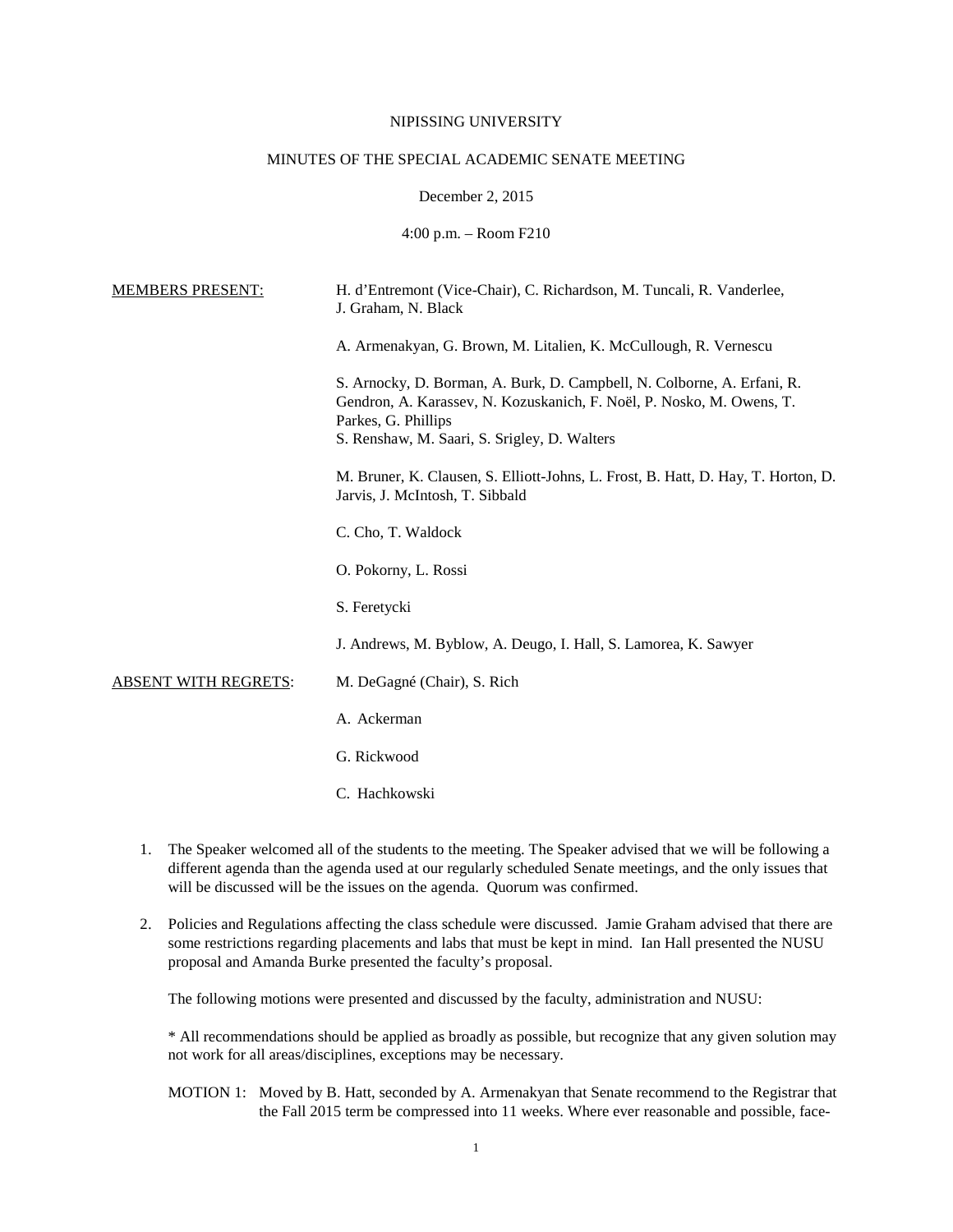to-face classes will be completed by December 18th. In accordance with the principles of academic freedom, each individual faculty member will have the right and flexibility to determine, in democratic consultation with students, how remaining course content will be delivered to ensure that the learning outcomes for each course have been met in the compressed time frame. CARRIED

- MOTION 2: Moved by B. Hatt, seconded by A. Armenakyan that Senate recommend to the Registrar that in recognition of the need for flexibility, there will be a transitional week for Fall or Fall/Winter courses that will run January 11 to January 15, 2016 with the exception of the following: 5th year Concurrent Education classes, the Collaborative BScN, the on-line RPN-BScN blended learning program and the Brantford Concurrent Education program. For classes that cannot be completed on December 18, 2015, the transitional week will enable faculty to hold classes and/or administer tests to ensure the completion of their course. The transitional week will follow the regular Monday to Friday Fall term schedule for class times and locations. As such, January 15, 2016 will be the last day of the Fall term CARRIED
- MOTION 3: Moved by R. Gendron, seconded by D. Campbell that the Fall 2015 Exam Period be eliminated for those classes that were suspended during the labour action. CARRIED
- MOTION 4: Moved by P. Nosko, seconded by B. Hatt that the following Academic Regulation on Final Examinations be waived for the Fall 2015 term: No test with a value exceeding 10% of the final grade may be given during the last week of classes in a session. Amendment proposed to change the word "waived" to "modified" and to raise the "10% to 25%". Proposed by F. Noel, seconded by I. Hall Amendment was DEFEATED.

A vote was then called on the original motion. CARRIED

MOTION 5: Moved by A. Burk, seconded by D. Borman that the following Academic Regulation on Submission of Marks be extended to February 1, 2016 for the submission of Fall 2015 and that the following Academic Regulation be waived for Fall 2015: For each course, faculty will enter their final grades into the Student Information System (SIS) within seven (7) days of the date a final exam was written for an on-campus course, and within fourteen (14) days of the date the final exam was written for alternative delivery courses. For courses where no final exam was scheduled, final grades must be submitted within seven (7) days of the last day of classes in the term. (Determination of Final Grades (h)).

THIS MOTION WAS WITHDRAWN.

- MOTION 6: Moved by T. Parks, seconded by A. Armenakyan that the Registrar permits students to register and begin attending courses with Fall 2015 pre-requisites in Winter 2016 classes, prior to the submission of marks with the understanding that continuance in Winter courses is contingent on successful completion pre-requisite courses. R. Vanderlee abstained CARRIED
- MOTION 7: Moved by R. Gendron, seconded by B. Hatt that Senate recommend to the Registrar that the Winter 2016 term begin on January 18th, 2016, and that it will be a 12 week term ending on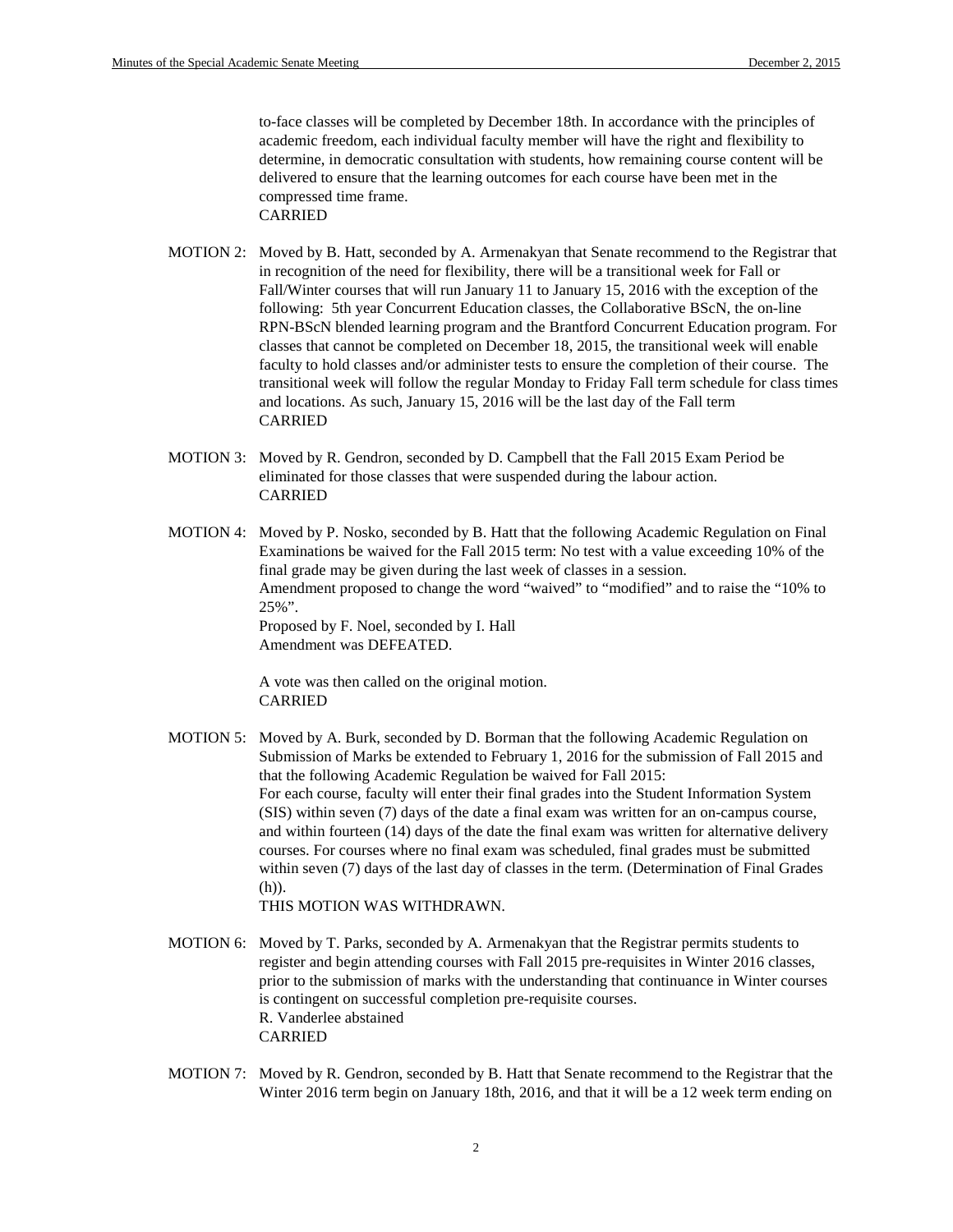April 19, 2016. (Make-up classes for Easter Monday will be held April 18 and make-up classes for Good Friday will be held April 19). CARRIED

- MOTION 8: Moved by R. Vanderlee, seconded by H. d'Entremont that notwithstanding Motion 7, and previous motions, that Senate recommend to the Registrar that for the following programs, the Winter 2016 term begin on January 11, 2016: Scholar Practitioner program; BComm College Partnership program; the RPN-BScN on-line blended learning program. CARRIED
- MOTION 9: Moved by A. Burk, seconded by B. Hatt that the Winter 2016 term will have a compressed exam schedule that will begin after April 19, 2016 and run until April 30, 2016. Faculty are encouraged to consider alternatives to a final exam wherever possible to alleviate student stress and to ease scheduling during a compressed exam schedule. That Senate also considers waiving Section II.e. of the existing Senate approved exam policy for the April 2016 exam period, which states: e) No student shall be required to write a final exam in the last period of one day and in the first period of the next day. Students whose exam schedule is in contravention of Section II.e. will be able to apply for relief through the deferred exam process. CARRIED
- WITHDRAWN MOTION 10: Moved by D. Campbell, seconded by T. Horton that Senate recommend to the Registrar that Reading Week will be held February 15 – 19, 2016 and there will be no Saturday classes in the Winter 2016 term. CARRIED
- MOTION 11: Moved by I. Hall, seconded by H. d'Entremont that Senate urges the Research Ethics Board to endeavor to respond to all students with outstanding applications to the Research Ethics Board that were submitted prior to November 2015 with responses to those students being delivered no later than December 18, 2015. CARRIED
- MOTION 12: Moved by A. Burke, seconded by B. Hatt that if changes are made to a Fall or Fall/Winter 2015 syllabus and in particular to a course evaluation that it will be done in consultation with students in the class and that once agreed the revised course outline will be sent to the appropriate Dean. CARRIED
- MOTION 13: Moved by H. d'Entremont, seconded by I. Hall that Senate approve a motion to implement a policy for assessed grades in the circumstances noted below: Assessed Grades: Where a Dean confirms that students will be unable to complete their courses and receive their final grades consistent with the original Fall/Winter 2015-2016 sessional dates, and have documented circumstances, they will be eligible to receive an assessed grade based on work completed provided that the work comprises at least 50 % of the course grade in the original syllabus. Examples of pressing needs include students applying or eligible to graduate in December 2015 with compelling personal circumstances such as: visa expirations; international or exchange students with non-refundable travel arrangements; commitments to study or conduct research elsewhere; firm employment dates; deadlines for graduate and/or professional schools. CARRIED

Questions from the Floor: